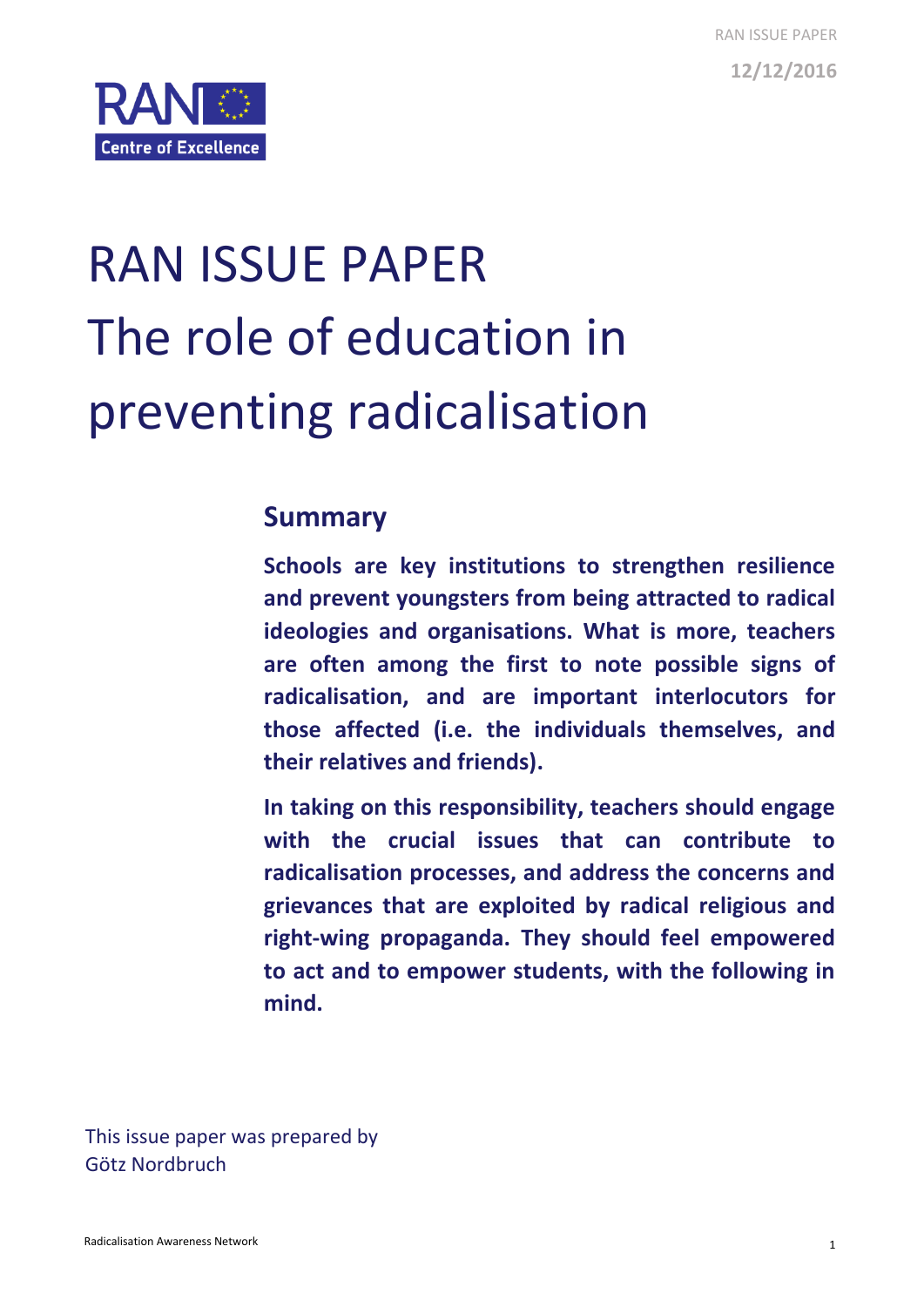



- No student is invulnerable to radicalisation.
- Teaching should foster students' identification with society, and reflect the diversity of the student body across different biographical, cultural and religious backgrounds.
- Encourage students' participation in schools by reflecting their interests, supporting them, and helping them to make choices: this is a means of preventing frustration and alienation, and of fostering student bonds with the institution.
- Schools should empower students against discrimination and marginalisation, and encourage critical thinking about controversial and sensitive issues (i.e. identity, religiosity, gender roles and international conflicts).
- To prevent radicalisation, clear procedures, effective support structures and strong local networks are imperative: these should be established prior to any cases of violent extremism. Teachers should train other teachers to employ these procedures, structures and networks.

# **Introduction ( 1 )**

Institutions of formal education are key actors in preventing radicalisation. They foster shared values and critical thinking, and help students develop basic life skills and social competencies that are essential for active citizenship in

democratic societies **(generic prevention)**. Educating by teaching democratic values and empowering youngsters to understand and handle life in pluralist social environments is crucial for boosting resilience against social polarisation and radicalisation.

Yet schools do not just cultivate the communicative, cognitive and behavioural skills required for democratic life; they are also places where early signs of radicalisation can be noticed, and where early responses can be initiated **(secondary prevention)**. In many cases, teachers are the first to become aware of changes in appearance, thinking and behaviour, and to offer counsel and support for youngsters in their quest for orientation.

The empowerment of teachers as individuals and of schools as institutions is a precondition for the empowerment of students against the offerings of (violent) radical ideologies and milieus.

# **Context: empowering students, teachers and schools**

Schools play a prominent role in preventing radicalisation and violent extremism for several reasons.

 Violent extremism is not limited to the margins of society. Studies have documented the considerable range of social backgrounds represented among foreign fighters from Europe who joined jihadist organisations in Syria and Iraq  $(^2)$ .

**.** 

<sup>(&</sup>lt;sup>1</sup>) This paper builds on the **RAN Manifesto for** [Education.](https://ec.europa.eu/home-affairs/sites/homeaffairs/files/what-we-do/networks/radicalisation_awareness_network/docs/manifesto-for-education-empowering-educators-and-schools_en.pdf)

 $(2)$  For an assessment of the numbers and profiles of 'foreign fighters' in different European countries, see Van Ginkel, B. & Entenmann, E. (2016). The Foreign Fighters Phenomenon in the European Union. Profiles,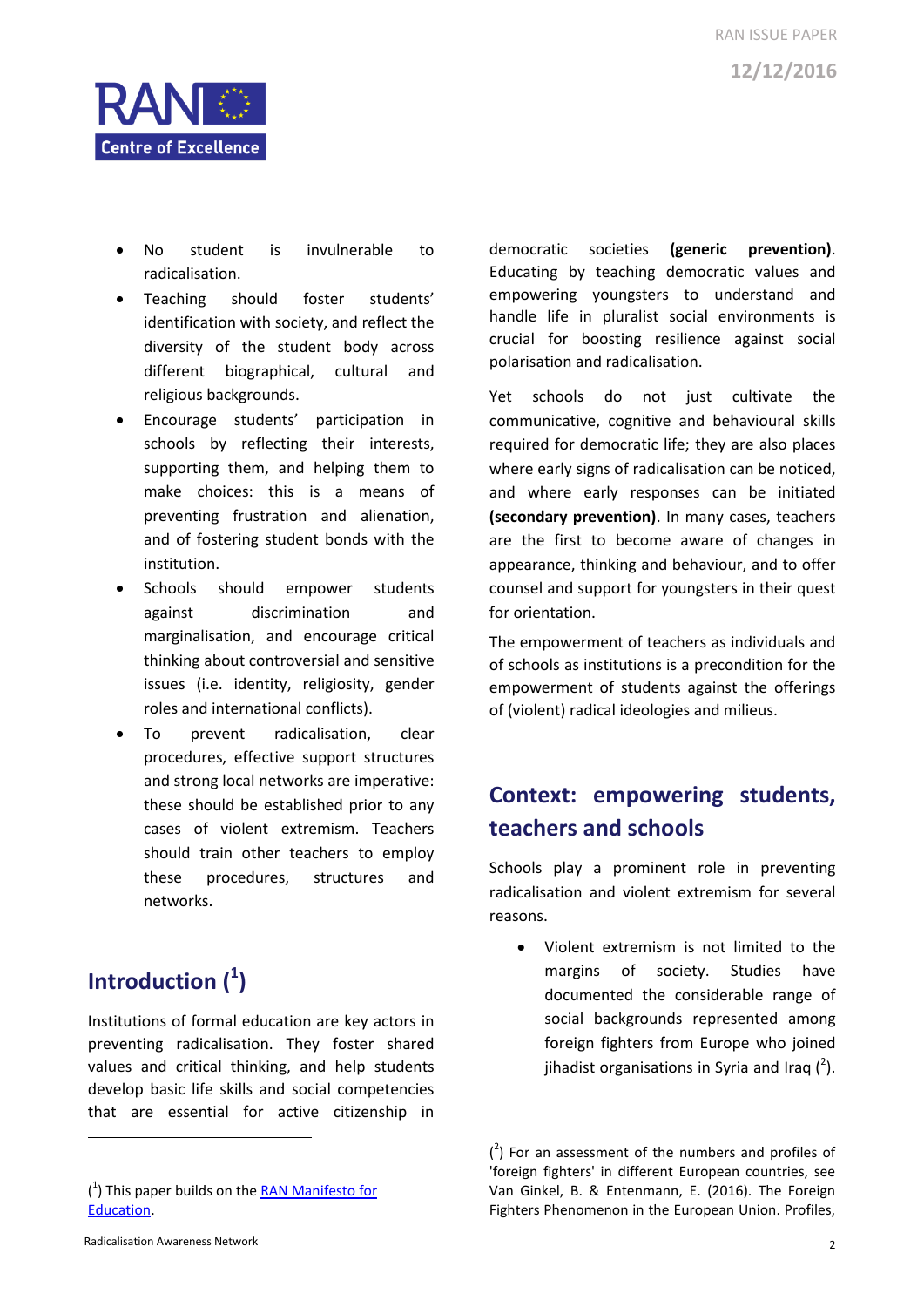

What is more, the age of those joining such organisations has dropped sharply, with 13-, 14- or 15-year-old pupils already involved. Recent reports on violent attacks against refugees in Germany and other countries also point to a growing number of perpetrators with no previous history in right-wing extremist circles ( 3 ). **Extremist views are thus not limited to certain social milieus and educational backgrounds, but are expressed across various segments of society**. Extremism is also echoed in classrooms and affects communal life in schoolyards and on campuses.

 This does not relate to explicit support for extremist ideologies alone. More importantly, **teachers and schools are regularly contending with 'ordinary' concerns and grievances among youngsters that are increasingly exploited in religious or right-wing extremist propaganda**: concerns around identity, immigration, gender, social and economic conflicts, discrimination and social marginalisation, but also international conflicts, figure prominently in extremist propaganda across

Threats & Policies. *The International Centre for Counter-Terrorism–The Hague*, *7*(2). In a brief overview of research about push and pull factors, Magnus Ranstorp evokes a 'kaleidoscope of factors, creating infinite individual combinations' that might encourage violent extremism (Ranstorp, M. (2016), The root causes of violent extremism, *RAN issue paper, 04/01/16*, p. 1).

1

ideologies. Extremist propaganda addresses these concerns that are often controversially discussed in society, and hence among students.

- **Social media adds to the impact of these views in classrooms and schoolyards**. Social networks have become important channels for hate speech, radicalisation and calls for violence, elements that in the past remained confined to limited audiences of peers and in-groups. Here again, schools ought to provide spaces to address related challenges and to provide alternative and more convincing narratives than those promoted by extremist organisations (<sup>4</sup>).
- While most experts agree on the need to challenge radicalisation in schools, definitions of 'radicalisation' and **what exactly** has to be prevented often diverge. **In fact, schools are expected to provide safe spaces for students** to develop and voice their views and convictions, **even if these views challenge generally accepted norms.** Providing students with safe spaces to explore ideas and their own boundaries is crucial to reaching 'those who feel left out' ( 5 ). However, **no consensus exists on how to define the limits** within which these views are acceptable. While hate speech is against the law in EU Member

<sup>(</sup> 3 ) 'Jäger warnt vor 'Turbo-Radikalisierung', *Der Westen*, http://www.derwesten.de/politik/jaegerwarnt-vor-turbo-radikalisierung-id11978219.html, 5 July 2016.

<sup>(</sup> 4 ) See Gagliardone, I., Gal, D., Alves, T., & Martinez, G. (2015). *Countering online hate speech*. UNESCO Publishing, Paris, pp. 46-52.

<sup>(</sup> 5 ) RAN/EDU (2016), 'Ex post paper: Schools leaders and prevention of radicalisation. Setting the conditions for a safe and democratic environment. RAN EDU Meeting 19-20 April 2016', Amsterdam, p. 4.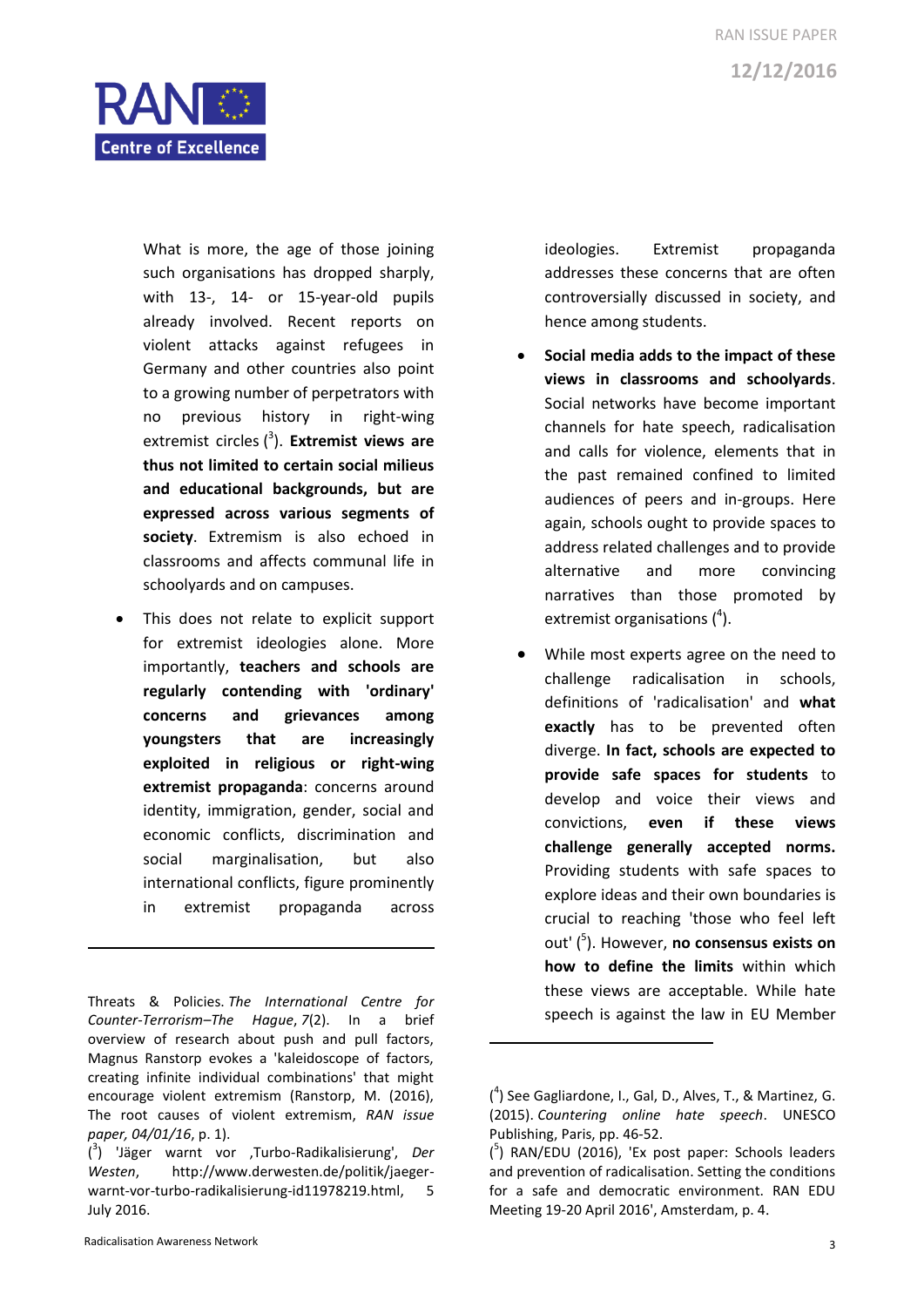

States, prevention strategies in countries like France, the United Kingdom or Denmark have long focused on **violent** extremism; in these countries, even explicit statements in support of neo-Nazi or jihadist ideology remained protected by freedom of speech. In other EU Member States, extremism is defined more broadly, and includes statements or activities that do not necessarily imply the use of illegal means. Extremism, from this perspective, includes the act of challenging the established constitutional order or contradicting socially accepted norms. For critics, this understanding of extremism poses a considerable threat to basic rights, as it supports taking stateinitiated action against supposedly extremist appearances, behaviour and views that are otherwise covered by civil liberties  $(6)$ . It is argued that schools risk losing their status as safe places where students feel free to explore their views and express concerns and grievances.

• In several EU countries, recent legislation holds schools — as well as other childcare providers — responsible for reporting cases of radicalisation. In the United Kingdom, they are expected to have an explicit safeguarding role or 'due regard to the need to prevent people from being drawn into terrorism' (7).

Similar regulations have been implemented in France ( 8 ). The **obligation to report possible cases of radicalisation again touches upon the very role of schools as safe spaces**. This is also relevant for universities: academic freedom would be restricted by attempts to impose supposedly consensual values and norms as limits to academic research and debate. Prevention strategies thus pose a dilemma: while schools and educational institutions are expected to take necessary steps to prevent radicalisation and violent extremism, such statutory obligations to detect and report suspected individuals may conflict with basic educational standards and principles of civic education.

# **Addressing current challenges of building resilience and prevention**

Teachers and schools are well placed to prevent radicalisation and violent extremist ideologies, but several significant challenges need to be addressed.

#### *a) Teacher training*

 $\overline{a}$ 

In principle, teachers are well positioned to foster democratic values and to handle difficult conversations in classrooms. Yet in the light of growing polarisation and 'new' phenomena such

 $(6)$  Williams. R. (2015), 'School heads raise alarm over new duty to protect students from extremism', *Guardian*, 9 June.

 $\binom{7}{1}$  Section 26 of the Counter-Terrorism and Security Act 2015, cited HM Government (2015), Revised Prevent Duty Guidance: for England and Wales, London, p. 2.

 $($ <sup>8</sup> ) Ministère de l'Éducation Nationale, de l'Enseignement Supérieur et la Recherche (2014), Prévenir la radicalisation des jeunes, Paris.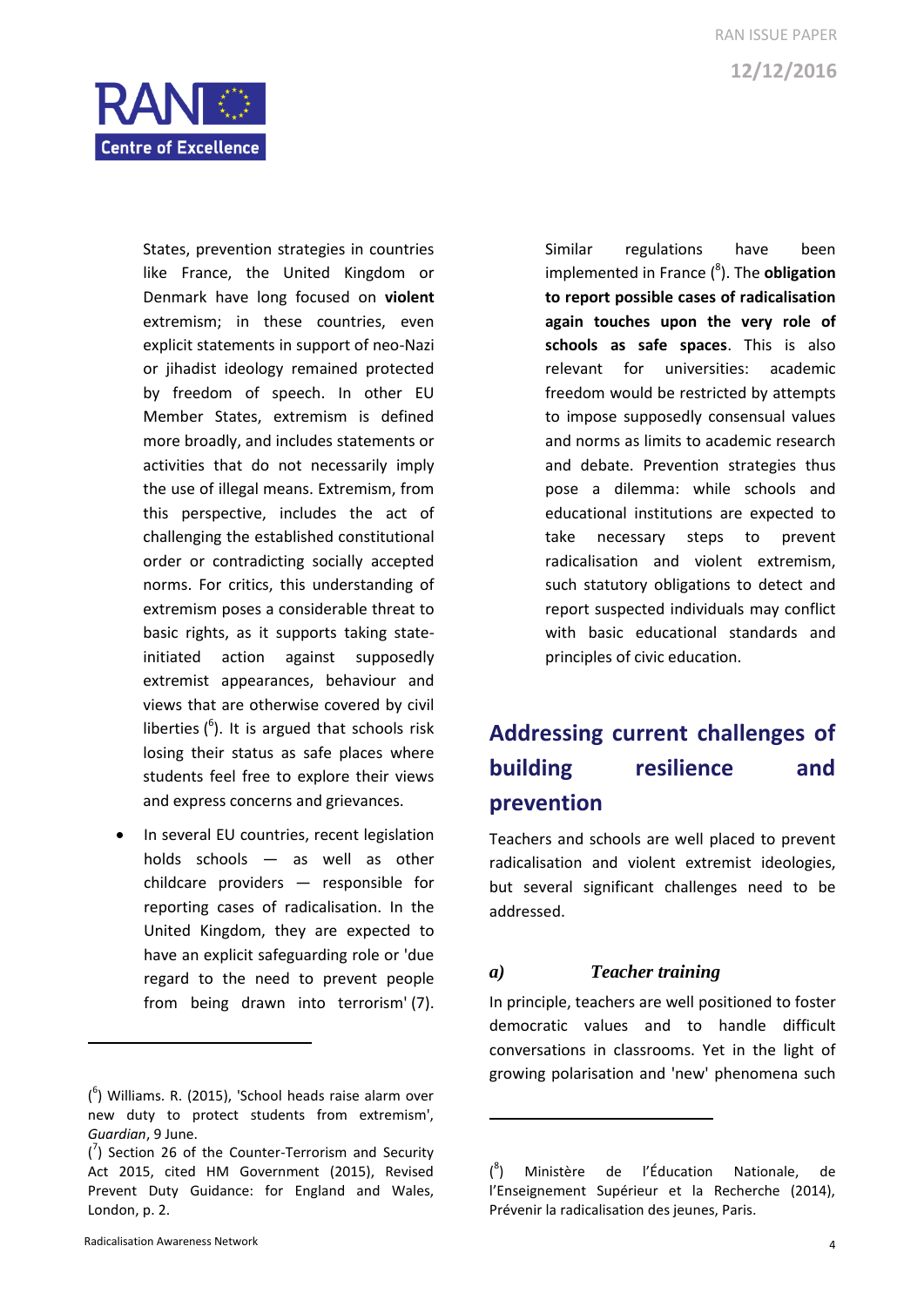

as religiously motived extremism, many teachers voice concerns about a lack of knowledge and skills that allow qualified responses. Providing substantial resources (i.e. funding, time and qualified trainers) for training is crucial for raising awareness and fostering teacher competence to build resilience against radicalisation, detect potential signs of (violent) extremism and engage youngsters. Training should respond to the following expectations.

*Do not reinvent the wheel*

The term radicalisation has only recently become part of academic and educational debates; the phenomenon, however, is not completely new. Teachers have been trained to foster resilience, provide multiple perspectives and encourage self-reflection among students, while reinforcing acceptance of social, cultural and religious differences. Similarly, they have acquired the skills to challenge claims to absolute truth, and respond to expressions of hatred and calls to violence (i.e. in the context of diversity education, citizenship education and anti-bias approaches) (<sup>9</sup>). Training for teachers should build on these existing skills, and identify similarities to other forms of antidemocratic expression (i.e. homophobic or anti-Semitic) or challenging behaviour (i.e. hate speech or bullying) that teachers might already be aware of, and with which they have dealt in the past. **Instead of simply adding** 

 $(3)$  RAN EDU (2016), 'Ex post paper: Empowering and supporting teachers. Pedagogical role requires time and training. RAN EDU Meeting 24-25 February 2016', Amsterdam, p. 2.

**.** 

**another training session on 'radicalisation' — in addition to the many training sessions teachers are required to attend — prevention of radicalisation should become a regular part of professional training.**

 *Teachers and schools might be 'part of the problem'*

Teachers play a major role in shaping students' views and behaviour; this also implies that they can negatively impact on students' development. For instance, schools are not neutral zones free from racist stereotypes and discrimination. In fact, studies have documented the communal discrimination and resentment experienced by students of immigrant and/or Muslim backgrounds in institutions of formal education  $(^{10})$ . Such experiences might undermine these students' identification with society, thereby possibly contributing to the development of radical attitudes and patterns of behaviour (<sup>11</sup>). **Training for teachers should raise awareness of cultural and religious diversity, and encourage teachers to accept differences. This also includes acceptance of different religious beliefs and lifestyles that might challenge teachers' own values and convictions.**

 $(10)$  See, for instance, Amnesty International (2012), Choice and Prejudice. Discrimination against Muslims in Europe, London.

<sup>(</sup> <sup>11</sup>) Lyons-Padilla, S., Gelfand, M. J., Mirahmadi, H., Farooq, M., & van Egmond, M. (2015). Belonging nowhere: Marginalization & radicalization risk among Muslim immigrants. *Behavioral Science & Policy, 1(2)*, pp. 1-12.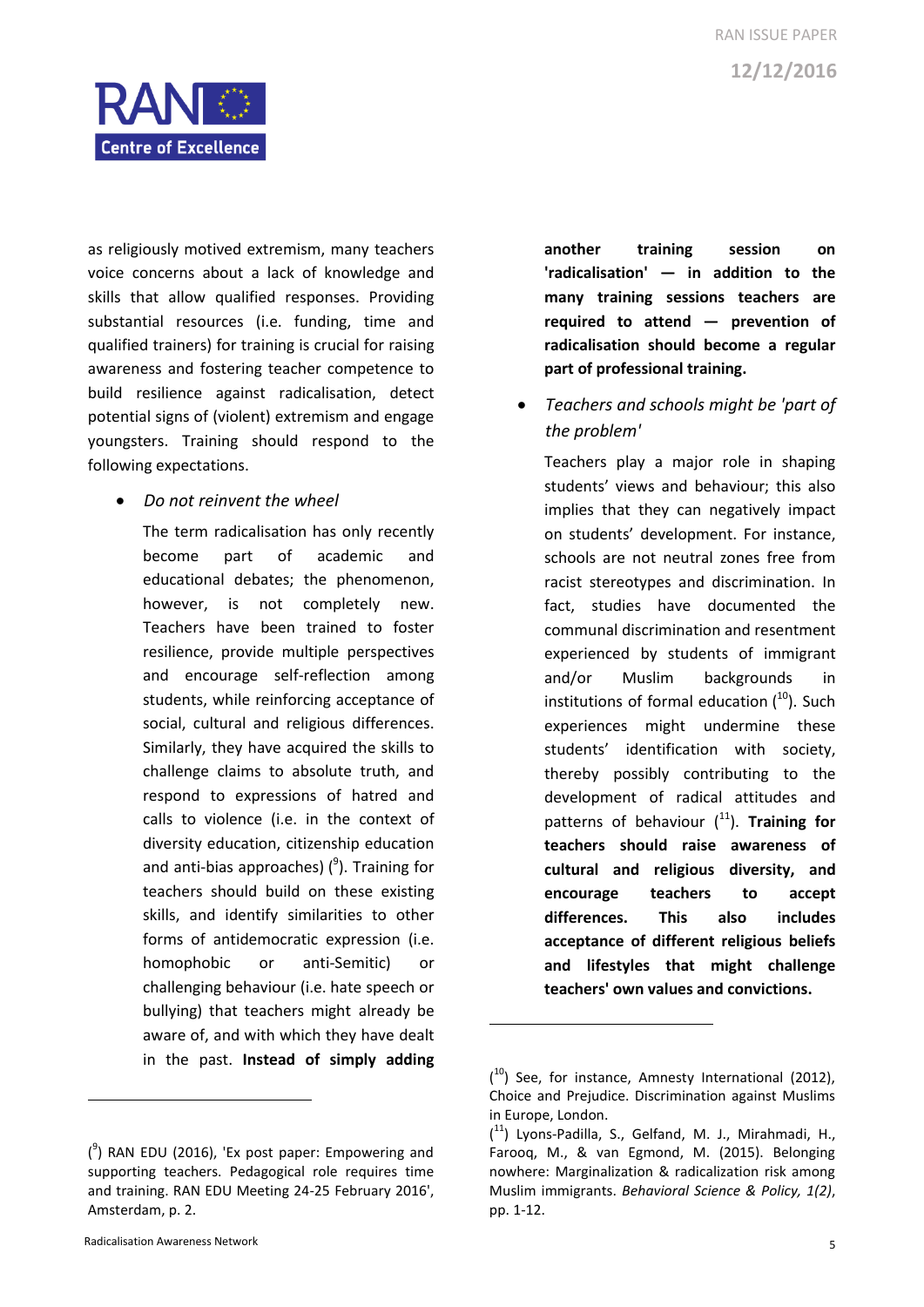

# *Engaging in dialogue, not spying on students*

Teachers often request concrete guidelines on signs and indicators to help detect the youngsters being drawn to radical ideologies or groupings. But such checklists with clear-cut answers do not exist. While there are certain traits (expressed in thought, appearance and behaviour) that are characteristic of radicalised individuals, none of these alone — or even a combination of several of them — should be considered definitive proof. Instead of providing checklists, training should encourage teachers to engage in dialogue with students to discover the motives behind changing looks and attitudes: Is it a protest against (real or perceived) injustices, a provocation intended for parents, teachers and society? Or is it, in effect, about an ideology that implies a break with society, a claim to ultimate truth, and devaluation and dehumanisation of others? **Such dialogue with students differs from 'spying'; it reflects an interest in the students' personal life — and should be part of**  any student-teacher relationship (<sup>12</sup>).

#### *b) Building resilience, representing diversity, learning democracy in classrooms*

Radicalisation processes imply cognitive, behavioural, communicative and emotional changes; therefore, prevention through education ought likewise to respond on various levels. It is important to be aware of the wide range of ideas and approaches that can be used to raise awareness and build resilience against radicalisation in formal education, as discussed below.

#### *Engaging in conflict and compromise*

'Democracy needs to be learned, explored to be obtained'  $(1^3)$ . In the light of growing social polarisation, this observation is crucial. Yet, learning democracy cannot be limited to an acquisition of knowledge, i.e. facts regarding the constitution ('We have to teach them our values!'). Instead, it requires an awareness of  $$ and an appreciation for  $-$  pluralism, differences and controversies as basic tenets of modern society. Democracy is about how to handle differences and manage controversy. One of the fundamental messages that students should learn is that 'in our society, conflict and compromise mark the rule, not the exception'.

 *Enhancing life skills to engage with society*

Prevention includes enhancing the **life skills and building the resilience** of students, bolstering their selfconfidence, and allowing them to take a stance, interact and constructively engage with others. This also involves

**.** 

 $(1<sup>2</sup>)$  For a summary of indicators included in an official training tool developed for state employees in France, see Secrétariat General du Comité Interministériel de Prévention de la Délinquance (2015), Prévention de la radicalisation. Kit de formation, Paris, pp. 60-66. For a multifaceted assessment see ufuq.de (2016), Protest, provocation or propaganda? Guide to preventing Salafist ideologization in schools and youth centers, Berlin, pp. 25-32.

<sup>(</sup> <sup>13</sup>) RAN/EDU (2016), 'Ex post paper: Schools leaders and prevention of radicalisation. Setting the conditions for a safe and democratic environment. RAN EDU Meeting 19-20 April 2016', Amsterdam, p. 3.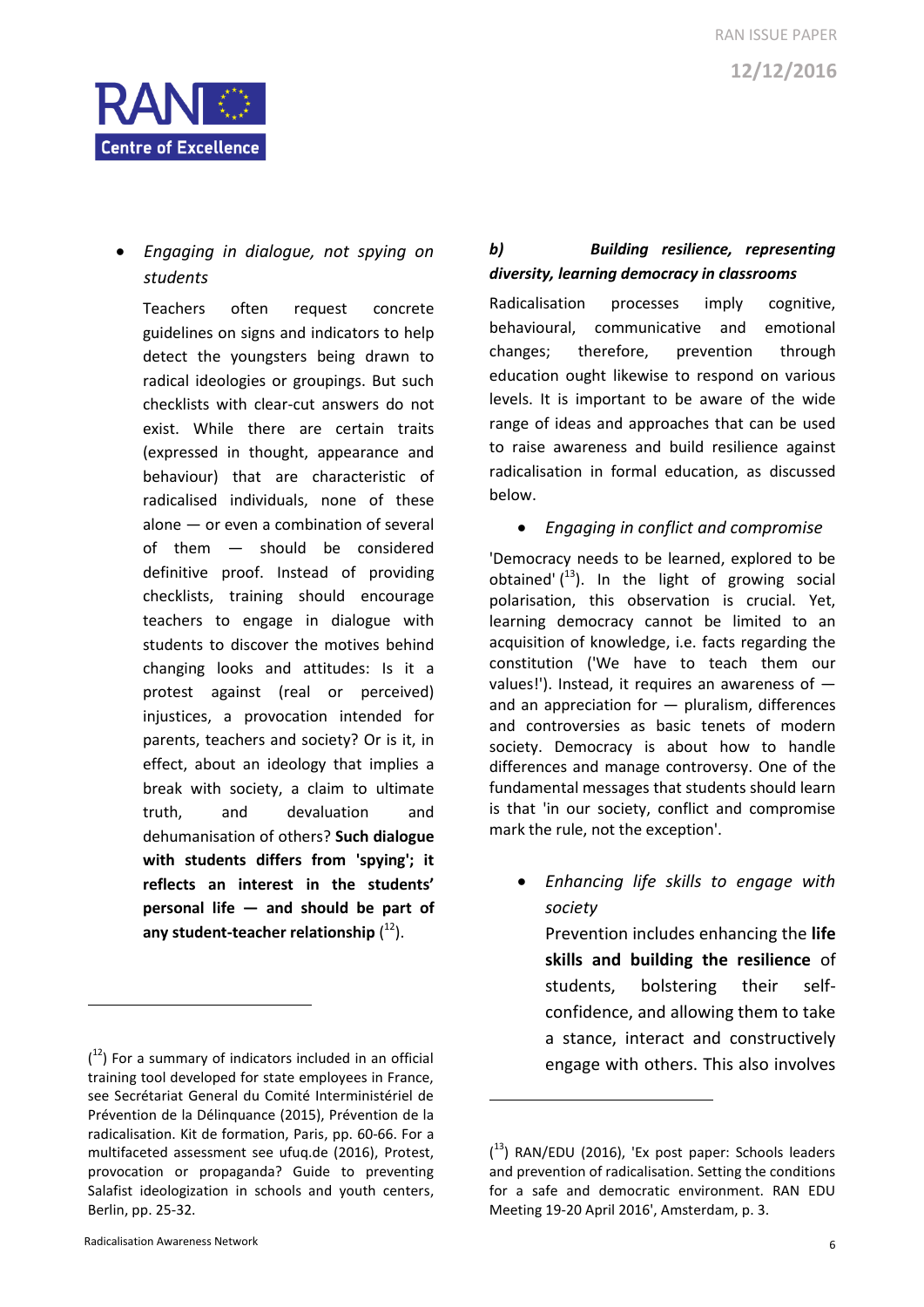

psychophysical dimensions that can be addressed through sports, music or theatre. Recognising one's potential as well as one's limits, being aware of one's emotions and knowing how to articulate them, makes it easier to engage others and to handle difficult social relations. It becomes less likely that one will adapt confrontational attitudes and resort to violence.

**Good practice:** *Bounce resilience tools* 

'An early prevention psycho-physical training for (vulnerable) youngsters to strengthen their resilience against radical influences and to raise the awareness of the youngster's social environment'  $(1^4)$ .

*Putting democracy into practice*

The ideal 'democratic school' considers students to be active participants within the institution. Democracy in this sense is not limited to politics, but implies active participation in daily affairs, including schooling and education. Engaging students in institutional structures allows them to **experience democracy**, to formulate their interests and argue to support them, and to take responsibility for their choices. Active participation serves to strengthen identification with one's social environment and prevents alienation. Having a voice and being involved in one's learning environment makes it less likely that one will break away from these surroundings and

question their legitimacy. However, what is often overlooked is that institutions that are democratic entrust students with more power. To encourage students to experience democracy thus requires an institutional recognition of their views and interests — even in cases where this might necessitate institutional change.

#### **Good practice:** *The peaceable school and neighbourhood*

'A whole-school approach for elementary schools. It aims at the school becoming a democratic community, in which children and teacher learn to solve conflicts in a constructive way, and in which children get a voice. Students are involved in and learn to carry responsibility for the social climate in the community'  $(^{15})$ .

## **Good practice:** *Schule ohne Rassismus — Schule mit Courage* **/** *Schools without racism — Schools with courage*

'A project run for and by students. It allows children and youngsters to become an active part of their school, and to object to any kind of discrimination, bullying and violence. We are the largest network of schools in Germany, with over 2.000 schools and some 1 mio. students' (<sup>16</sup>).

#### *Representing minorities*

1

Curricula and textbooks have improved considerably over recent decades; yet they often **do not accurately represent** 

 $\overline{\phantom{a}}$ 

<sup>(&</sup>lt;sup>15</sup>) See [http://www.stichtingvreedzaam.nl](http://www.stichtingvreedzaam.nl/) online.

<sup>(&</sup>lt;sup>16</sup>) See [http://www.schule-ohne-rassismus.org](http://www.schule-ohne-rassismus.org/) online.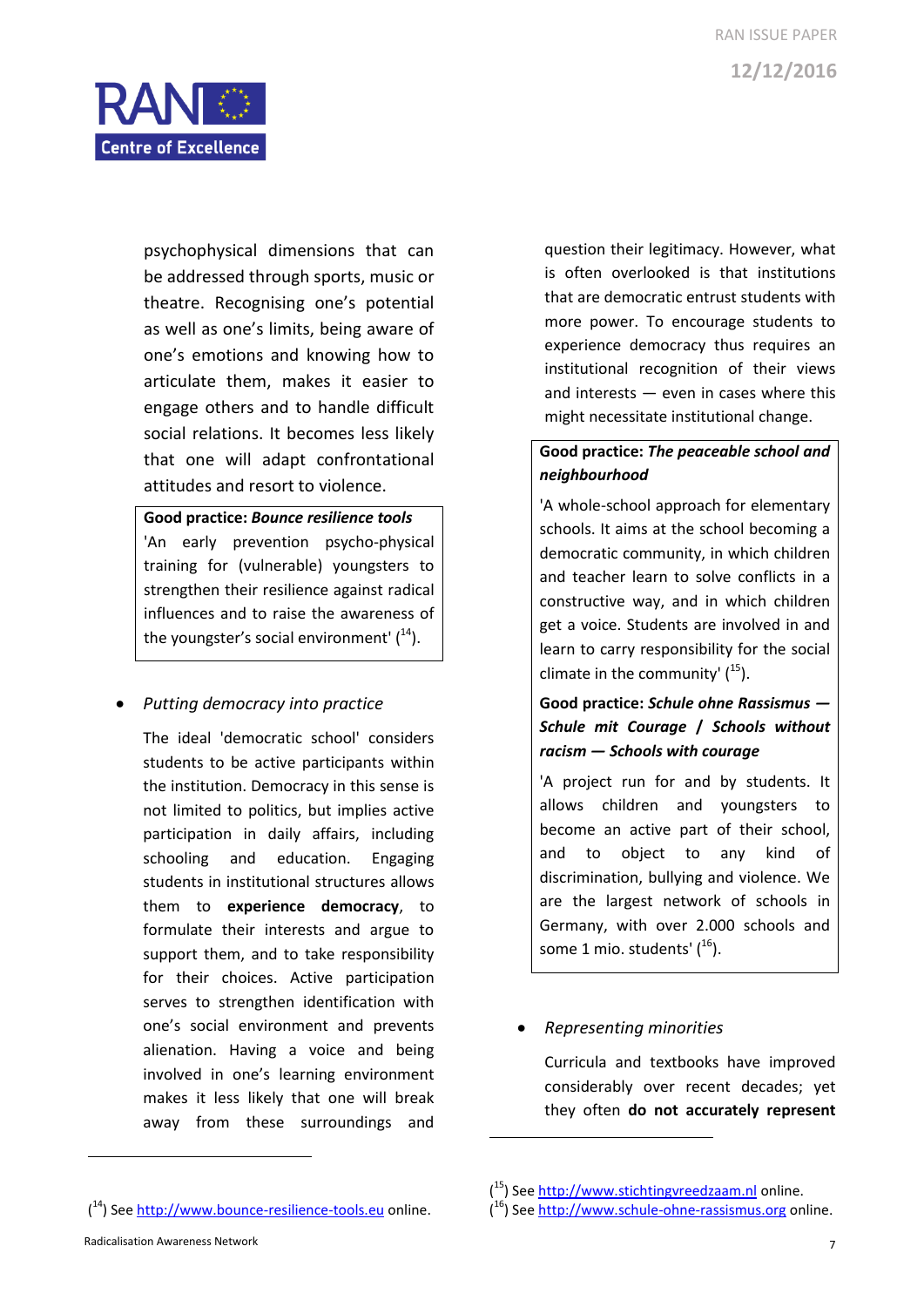

**the diverse identities and biographies making up most classes** in Lisbon, Copenhagen, or Milan. All too often, histories of migration are addressed only in the context of conflicts, be they social, cultural or religious. Consequently, migration is not portrayed as a normal feature of most European societies, but rather as a problem and a cause for concern. This also applies to the representation of Islam and Muslims in European societies. Even in recent textbooks, Islam is often mentioned primarily in the context of medieval history, with no links to social life in Paris, Berlin or Madrid today  $(^{17})$ . Muslim students will hardly feel represented through these references to early Islamic history or Islamic scripture. Representing the diversity of biographies in 'globalised classrooms' is crucial for students to identify with their school — and by extension — with society. This does not mean that **all** stories and perspectives represented in a classroom can be told; representation often calls for choices to be made. In this regard, the history of the massacre of Bosnian Muslims in Srebrenica in 1995 is an example that is rarely used, but would add important perspectives to the narratives developed in most curricula and textbooks. Although memories of Srebrenica continue to mark

Muslim European's identities, the history of Srebrenica is rarely addressed in history classes. Giving lessons on Srebrenica in German, Austrian or French schools would convey **an important lesson:** '**Your history matters**'.

 *Changing perspectives on European history*

Representation also implies narrating European colonial histories as global history, including from the **perspective of colonised societies**. Apologetic narratives of European colonial rule are still found in many national curricula. Not only are these historically wrong, but they also add legitimacy to extreme religious propaganda that instrumentalises the European history of colonial violence to generate calls for revenge.

**Good practice:** *Zwischentöne / Nuances — Teaching Materials for Classroom Diversity* 

'The internet platform provides teaching modules that represent and reflect this diversity. In view of the public controversies surrounding Islam and immigration, these topics lend themselves to learning processes closely related to living environments and to stimulating the pupils' decision-making and negotiating skills' (<sup>18</sup>).

1

<sup>(</sup> <sup>17</sup>) Georg Eckert Institut – Leibniz Institut – für internationale Schulbuchforschung (2011), Keine Chance auf Zugehörigkeit? Schulbücher europäischer Länder halten Islam und modernes Europa getrennt, Brunswick, p. 3.

<sup>(&</sup>lt;sup>18</sup>) See<http://www.zwischentoene.info/english.html> online.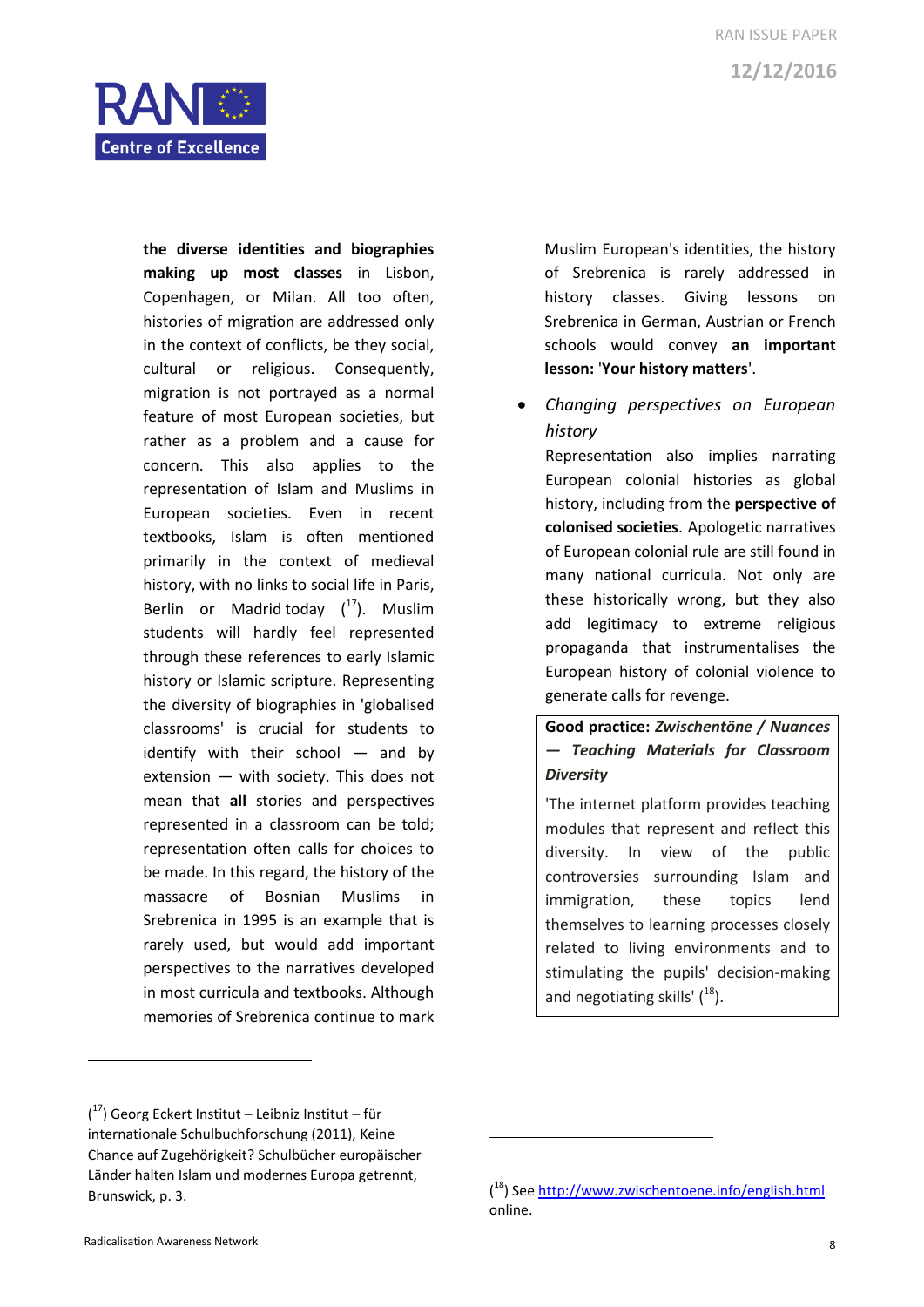

 *Providing inclusive narratives of 'us'* **Lack of representation can stir up conflicts in classrooms and alienate youngsters**, as is perhaps best illustrated by the controversy prompted by the Paris attack on the magazine *Charlie Hebdo* in January 2015. In the aftermath of the attack, classroom debates (not only in France) were often marked by confrontation: one group (often including the teacher) insisted 'Je suis Charlie!', while another — often including students of immigrant and/or Muslim background — responded 'Je ne suis pas Charlie!', or 'Je suis Muslim!'. Reports from different European countries point to the growing prominence of such 'us'-versus-'them' discourses, reflecting a mounting societal polarisation. Classrooms provide ideal settings in which to challenge these discourses, and to encourage the selfidentification of students as French **and** Muslim, German **and** Turkish or Dutch **and** Moroccan. **Introducing role models that represent diverse biographies** helps challenge claims to homogeneous collective identities, and can provide inclusive alternatives. Students ought to be aware that they are not obliged to choose between 'Charlie' and 'Muslim'; 'being a citizen **and** Muslim' is indeed a viable option.

#### **Good practice:** *IC Thinking*

'Social, emotional, political pressures can lead to "tunnel vision" — an oversimplification in values, thinking, and identity that makes young people vulnerable to the black and white thinking of extremists. IC interventions leverage a change in mind-set through broadening values, thinking, and social identity complexity through actionlearning, group exercises, and multimedia materials' (<sup>19</sup>).

**Good practice:** *Dialog macht Schule / Dialogue in School*

'We start from their personal stories and issues taken from their experiences in their specific environments ... They can discuss subjects and issues such as basic and human rights, identity, home, religion, bullying, mobbing and racism and come to understand them in a new way. The aim is to show them chances and ways to participate in a democracy and to try them out in joint activities' (<sup>20</sup>).

 *Addressing conflict and encouraging engagement*

Political factors, which include grievances framed around conflicts, may also be factors of radicalisation. Despite this, many teachers are reluctant to teach their students about Israel and Palestine, or to address the current wars in Syria and Iraq. Granted, these are controversial issues that can be approached from various angles, with conflicting claims and lacking easy answers. Nevertheless, youngsters are aware of these conflicts, and are continually exposed to news and

<sup>(&</sup>lt;sup>19</sup>) See [http://www.ictcambridge.org](http://www.ictcambridge.org/) online.

<sup>(&</sup>lt;sup>20</sup>) See<http://www.dialogmachtschule.de/> online.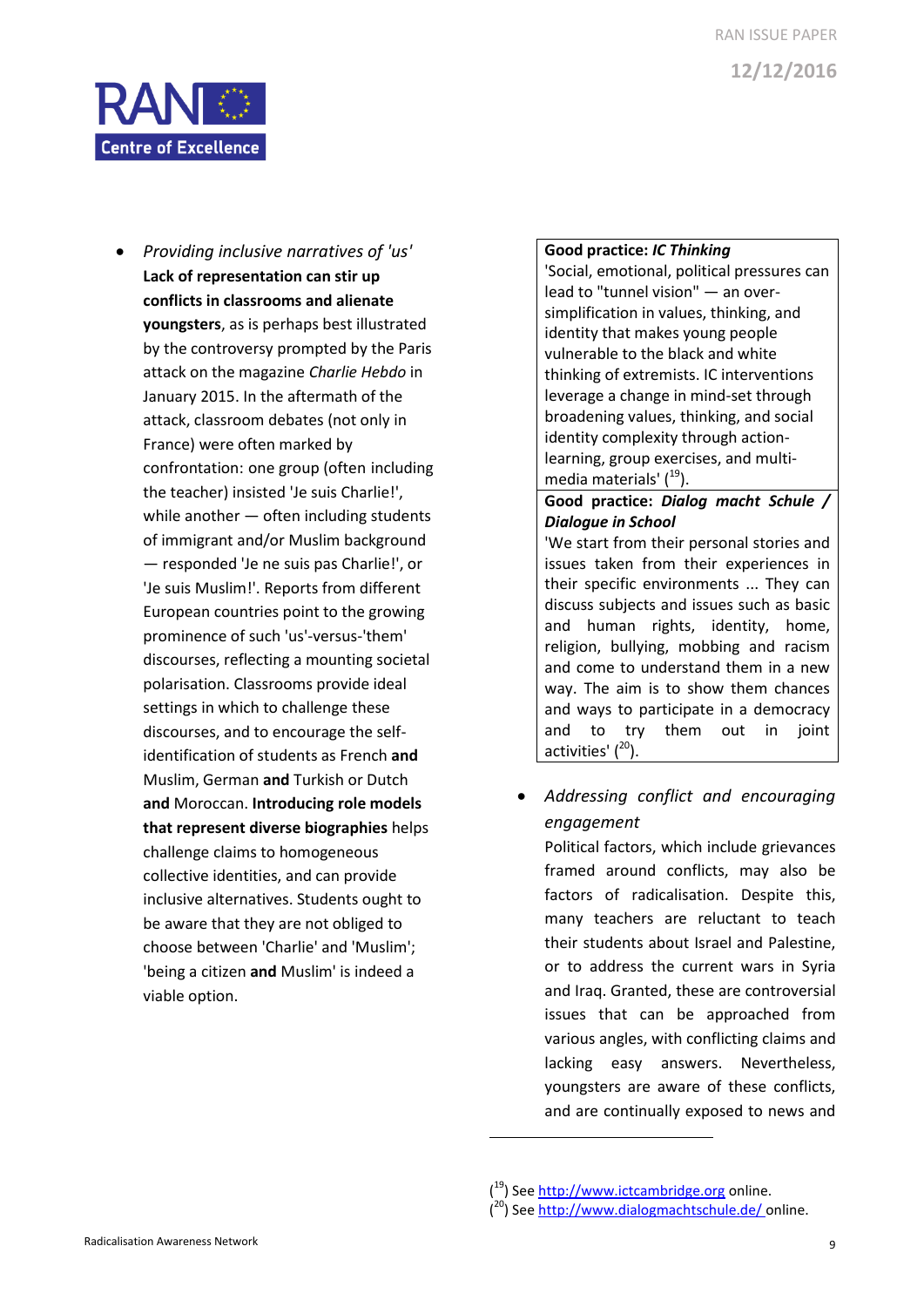

(dis)information from the frontlines, with social media only adding a further dimension to events in Aleppo, Beirut or the Gaza Strip. Addressing these conflicts in schools is not primarily about knowledge and information, but rather is about **providing the space to express emotions, anger and frustration**. For many students, the classroom is the only place they can share these feelings, learn about other perspectives, and develop strategies to overcome feelings of powerlessness and notions of 'eternal victimhood' (emotions exploited by the propaganda of religion-inspired extreme movements). Obviously, schools cannot stop wars, nor students challenge global injustices; yet schools can motivate students to raise their concerns, contribute their perspectives to public debates, or run charitable actions to support civilians in war-torn countries. They won't change the world in the short term, but they will **learn how to engage, make their voices heard and handle grievances over (global) politics**.

### *Empowering students against discrimination*

Racist attacks and experiences of discrimination can be instrumentalised in religious-inspired propaganda. For instance, jihadist propaganda may argue that the 'infidels' are leading a war against all Muslims. From this perspective, students' experiences of discrimination and enmity are expressions of a broader conflict that does not involve individuals but rather the group ('infidels' vs the *umma*).

According to religious extremists, the only viable option in this case is solidarity among the global community of Muslims. By **addressing experiences of discrimination and racism in the classroom and by exploring response options**, extremist instrumentalisations of victimhood can be challenged: while racism is a serious problem in European societies, victims of racism are not helpless. Empowering them to respond and defend their rights is an important aspect of prevention.

*Promoting diverse gender roles*

Both right-wing and religious extremism promote rigid gender roles that are based on an assumed natural or divine order  $\binom{21}{1}$ . These gender roles are appealing because their unambiguity absolves women  $-$  and men  $-$  from making choices from the various options available in modern societies (choosing to be a mother with or without a professional career, or single parenthood, or being a stay-at-home parent, or postponing such decisions, and so on). **Empowering women and men to make choices over gender roles** implies that they may have to defend these choices when they dissent from peers, family or the social environment, but it also implies an acceptance of such choices, even when contradicting one's own expectations (i.e. a religiously conservative lifestyle).

 $(2<sup>1</sup>)$  See RAN issue paper The Role of Gender in [Violent Extremism'](https://ec.europa.eu/home-affairs/sites/homeaffairs/files/what-we-do/networks/radicalisation_awareness_network/ran-papers/docs/issue_paper_gender_dec2015_en.pdf) online.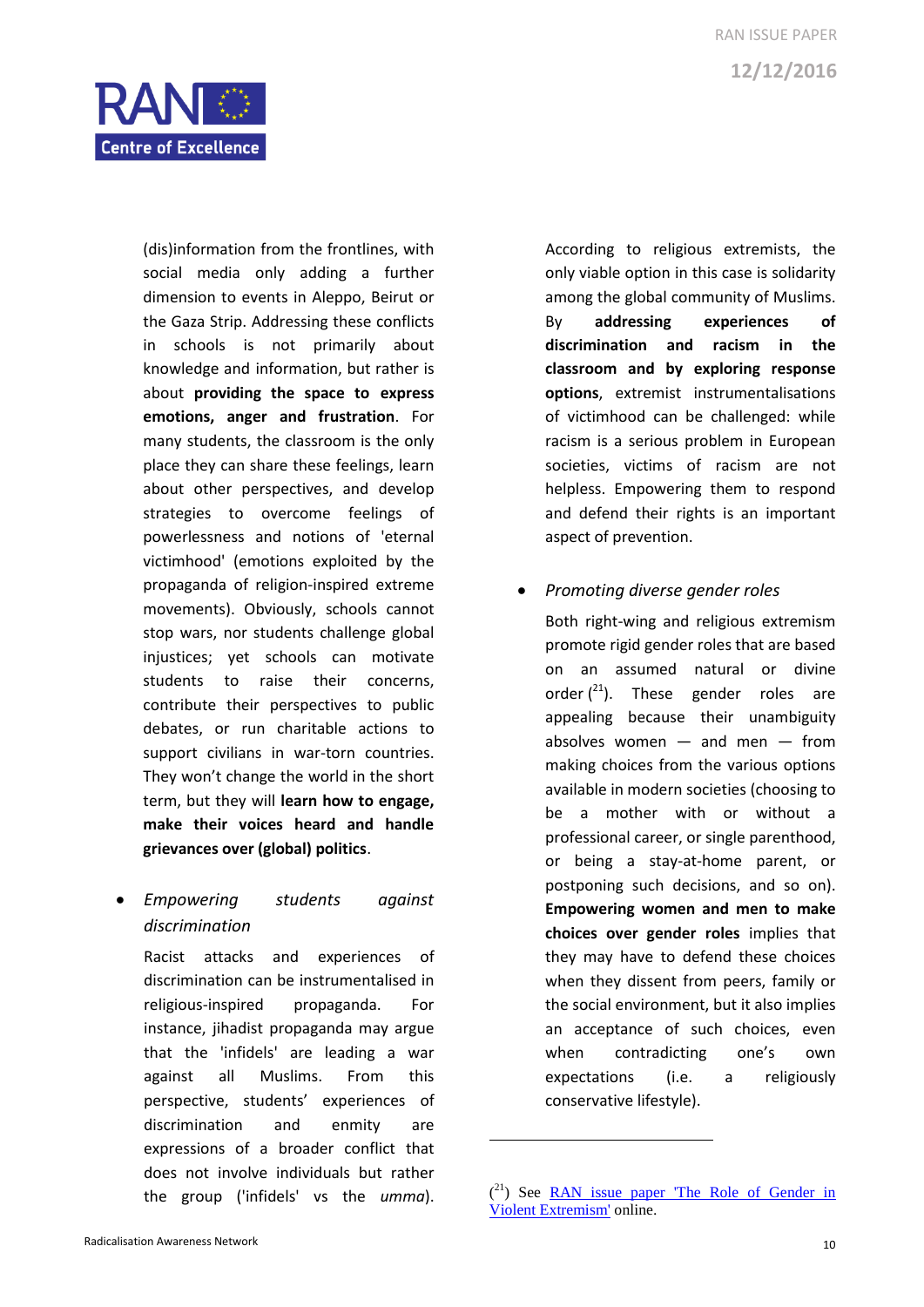



#### *c) New approaches to challenging radicalisation*

Prevention of radicalisation builds on various approaches and experiences that have proven successful in past attempts to strengthen resilience and challenge extremism. However, new approaches can also prove valuable in adopting current strategies to today's contexts and issues.

*Peers as role models*

Peer education is an effective strategy to engage youngsters in dialogue and to encourage critical thinking. Peer education approaches are increasingly used in civic education to create nonhierarchical learning environments in which questions of identity, justice or religion can be addressed. Led by peers trained as informed moderators, such discussions are marked by a more open and less confrontational atmosphere. In many cases, peers are chosen not only due to their age, but also due to their ethnic, cultural or religious background so as to resemble those of the students. **As 'authentic' role models, they facilitate identification and encourage participation** in discussions of controversial issues.

**Good practice:** *AKRAN — Peer to peer against prejudices*  Peer-to-peer programme to qualify Muslim youngsters as peer educators  $(^{22})$ .

## *Using online media to engage students*

Online media plays a key role in spreading extremist ideologies. At the same time, the use of social media as a teaching tool is legally restricted in some EU countries. Nevertheless, experts agree on the need to challenge (violent) extremism by fostering media literacy and raising awareness of the online content and online strategies of extremist propaganda. Recent studies on the role of online media in prevention have pointed to the importance of 'alternative messages' that provide alternative readings of potentially contentious social, political and religious issues. The aim of such messages when used in an educational setting is not primarily to challenge extremist claims or to deconstruct their premises; instead, **they aim at providing 'new' narratives to inspire critical thinking without imposing certain views and convictions** (in contrast to 'counter-narratives').

**Good practice:** *Was postest Du? Civic education with young Muslims online* Developing civic education approaches online to engage young Muslims in social media and to encourage debate and reflection on questions of identity, religion and belonging  $(^{23})$ .

 $\overline{\phantom{a}}$ 

 $(2^2)$  See <http://www.kiga-berlin.org/> online.

 $\overline{\phantom{a}}$ 

<sup>(&</sup>lt;sup>23</sup>) See [http://www.ufuq.de/was-postest-du](http://www.ufuq.de/was-postest-du-ansaetze-der-politischen-bildung-mit-jungen-muslim_innen-online)[ansaetze-der-politischen-bildung-mit-jungen](http://www.ufuq.de/was-postest-du-ansaetze-der-politischen-bildung-mit-jungen-muslim_innen-online)[muslim\\_innen-online](http://www.ufuq.de/was-postest-du-ansaetze-der-politischen-bildung-mit-jungen-muslim_innen-online) online.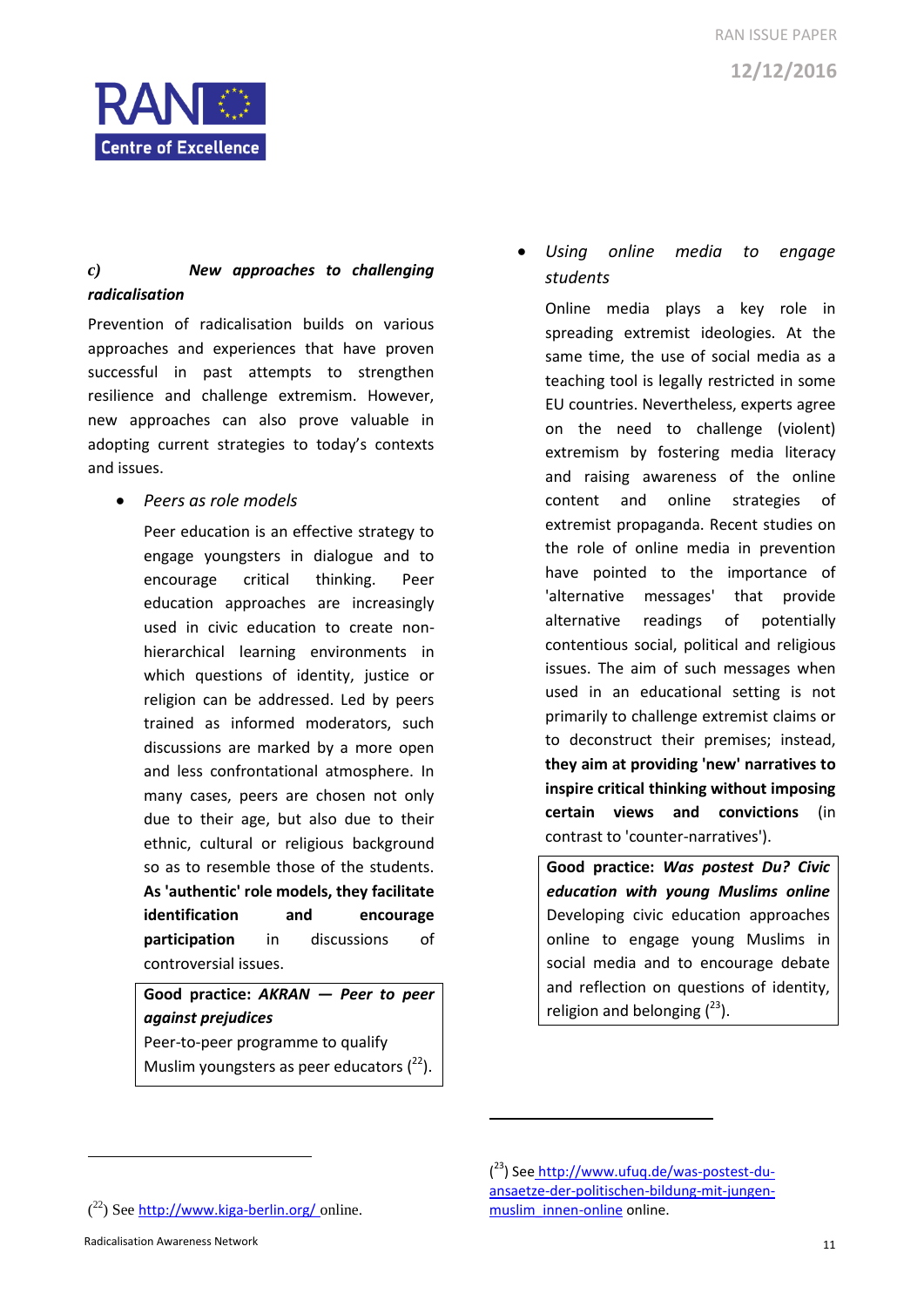



#### *Using first-hand narratives*

Prevention of violent right-wing extremism is often based on testimonies of formers and survivors. Being first-hand accounts of persons previously involved in right-wing activities, or previously victims of right-wing violence, such testimonies provide important insights that could help delegitimise these organisations' ideologies and practices. In the recent past, similar testimonies of formers and survivors of religious extremist organisations have become available for use in the classroom setting. Here again, **the authenticity of these voices spurs debates about the legitimacy of the involved claims and challenges the heroic self-depiction of extremist organisations**.

**Good practice:** *Extreme dialogue*  'A series of short documentary films tell the personal stories of Canadians and Europeans profoundly affected by violent extremism; a former member of the extreme far-right in Canada, a mother from Calgary whose son was killed fighting for ISIS in Syria, a youth worker and former refugee from Somalia, a former member of the Ulster Volunteer Force (UVF) whose father was killed by the IRA, and a former member of the now banned British Islamist group al-Muhajiroun' (<sup>24</sup>).

 *Addressing religious concerns and questions*

The status of religious education — both in public and in private schools — differs considerably from one EU Member State to another. Most experts agree that religious education can be an important means of fostering interreligious and intercultural awareness and encouraging critical reflection on religious teachings and traditions. However, this teaching should not be restricted to faith-led religious education in a narrow sense. Instead, religious interests and concerns should be addressed in various school subjects that draw on students' lifeworlds (*Lebensweltbezug*). Talking over religious concerns (i.e. 'Is there life after death?', 'What is the sense of life?', 'Who is to balance religious and non-religious values and norms?') in non-faith-led conversations boosts identification with the institution and supports religious literacy of all students, irrespective of religious orientation. These conversations do not aim at strengthening religious beliefs, but to translate related concerns into **ethical questions relevant to all**  religious and non-religious students.

#### **Good practice: '***How do we want to live? Shorts films & workshops on Islam, anti-Muslim racism, Islamism & democracy'*

'They encourage debates about religious concerns of youngsters in heterogeneous teaching environments and provide space to reflect about questions of norms, values, identity and participation. As interventions prior to and in early stages of radicalisation, they

 $\overline{\phantom{a}}$ 

<sup>(&</sup>lt;sup>24</sup>) See<http://extremedialogue.org/> online.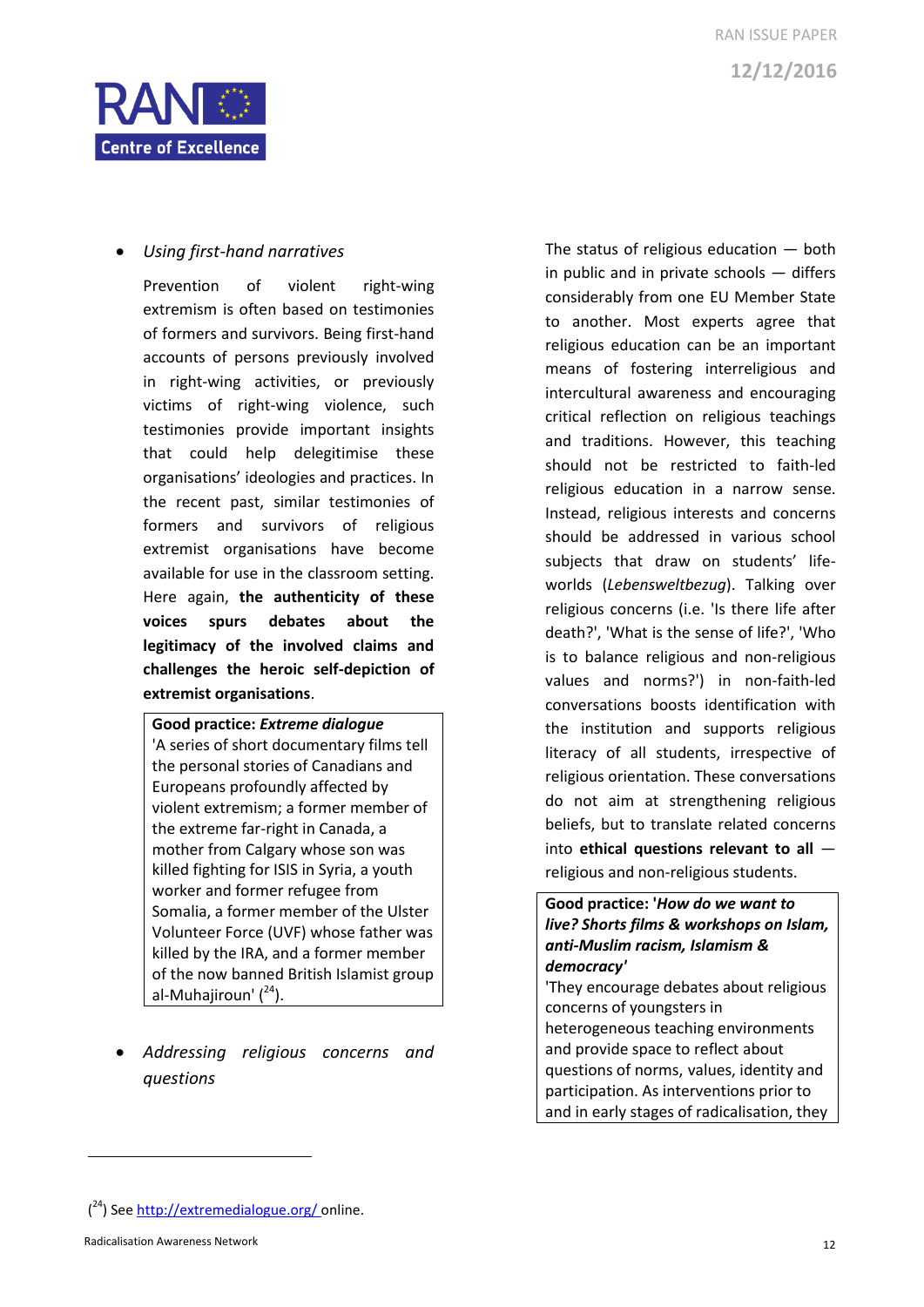

aim at fostering identification as German Muslims' ( <sup>25</sup>).

### *d) Defining procedures, building networks ( 26)*

While there is no single way to identify radicalisation processes, transparent structures and clear procedures are crucial for competent and sustainable responses. Such structures and procedures are imperative for every institution of formal education, and teachers should be trained to follow them. These procedures will vary across countries, educational levels, age groups and stages of radicalisation. But they all have to provide clear answers to the following questions: How to assess possible cases of radicalisation? Who is responsible for what, and when? To whom to report? Who to involve? How to follow up? In addition to such procedures, it is crucial to establish effective support structures for teachers, so they can provide competent counsel and psychological support. No less important is vocal public and political support for the institution addressing cases of extremism within its walls. All too often, schools are reluctant to take action against cases of radicalisation, fearing bad publicity and a decline in student numbers. It is thus even more important to encourage schools to define clearing procedures **prior** to the emergence of possible cases of radicalisation. This also relates to the building of networks with other institutions, to allow for holistic and multifaceted responses when needed. In fact, while schools are key players in such networks,

(<sup>25</sup>) See [http://www.ufuq.de/teamer\\_innen](http://www.ufuq.de/teamer_innen-workshops-wie-wollen-wir-leben/)[workshops-wie-wollen-wir-leben/](http://www.ufuq.de/teamer_innen-workshops-wie-wollen-wir-leben/) online. (<sup>26</sup>) See **RAN policy paper 'Developing a local prevent** [framework and guiding principles'](https://ec.europa.eu/home-affairs/sites/homeaffairs/files/what-we-do/networks/radicalisation_awareness_network/ran-papers/docs/policy_paper_developing_local_prevent_framework_guiding_112016_en.pdf) online.

youth work programmes, social services, local communities and the police are other players crucial to interventions with radicalised youngsters. Here again, prevention work against radicalisation does not need to start from scratch. In most countries, networks and partnerships between schools, non-governmental organisations (NGOs), youth centres, local institutions and police already exist; in such cases, **prevention schemes against (violent) extremism should draw on existing contacts and build on established trust and cooperation**.

# **Recommendations**

- Teachers and schools **do not have to reinvent the wheel** to develop effective strategies of prevention. They have ample experience in handling difficult situations and conflicts, and this can serve as a useful starting point for the prevention of radicalisation.
- Schools and teachers **might reproduce discrimination and stereotypes**. Teachers should be encouraged to **critically reflect on** their own attitudes, and reconsider the messages they convey to their students.
- No student is invulnerable to radicalisation. Teachers hence bear a particular responsibility to **notice early signs of alienation and retre**at, and to respond appropriately. They should be **trained in the relevant procedures and response structures** to cases of (violent) extremism.
- Teaching is a powerful means to **foster students' identification with society**; it should reflect the **diversity** of students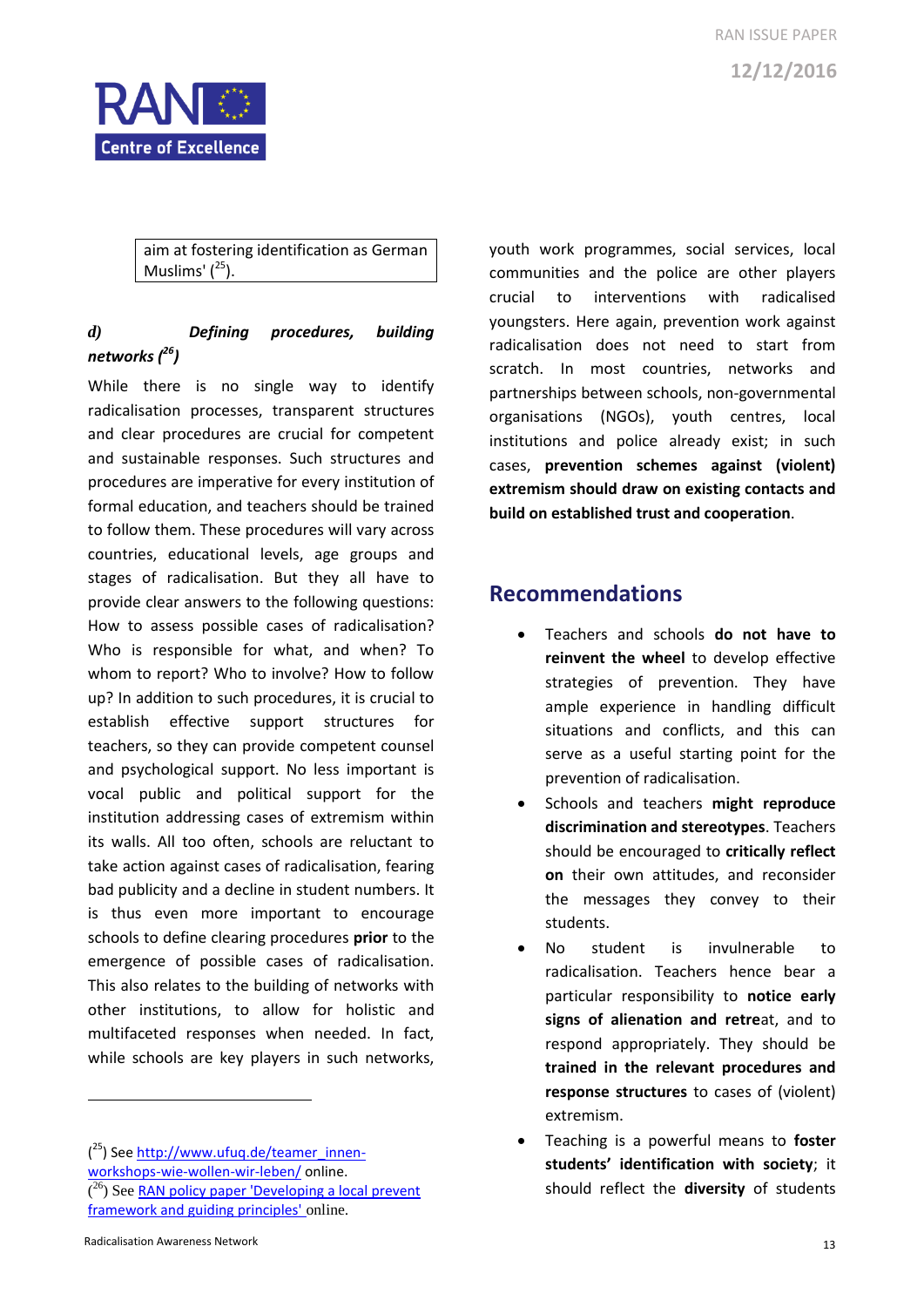

and their different biographical, cultural and religious backgrounds and provide inclusive alternatives to 'us-versus-them' narratives. This includes **representing histories of migration as 'standard' facets of modern European history**.

- Democracy is not primarily about knowing the constitution. Rather, it is built on **the experience that one's interests matter and that they are represented in public debate.** Encouraging student participation in schools is a means to foster bonds to the institution and to prevent frustration and alienation.
- Schools provide ideal settings to empower students against discrimination and marginalisation, and to encourage critical thinking about controversial and sensitive issues (i.e. identity, religiosity, gender roles and international conflicts). While these topics might provoke strong emotions and heated debates, schools allow students to be introduced to various perspectives and experiences that would otherwise go unheard. **Providing students with alternative messages** is a means of challenging easy answers and ideological claims promoted by violent extremist actors.
- The use of **social media, first-hand accounts and peers** have proven important strategies to reach students, to change perspectives and to provide alternative narratives to extremist propaganda.
- **Clear procedures, effective support structures and strong local networks** are key to handling cases of radicalisation. However, it takes time to build and

sustain such networks. It is important to establish these structures prior to any cases of violent extremism, and to inform and train teachers on how to use them.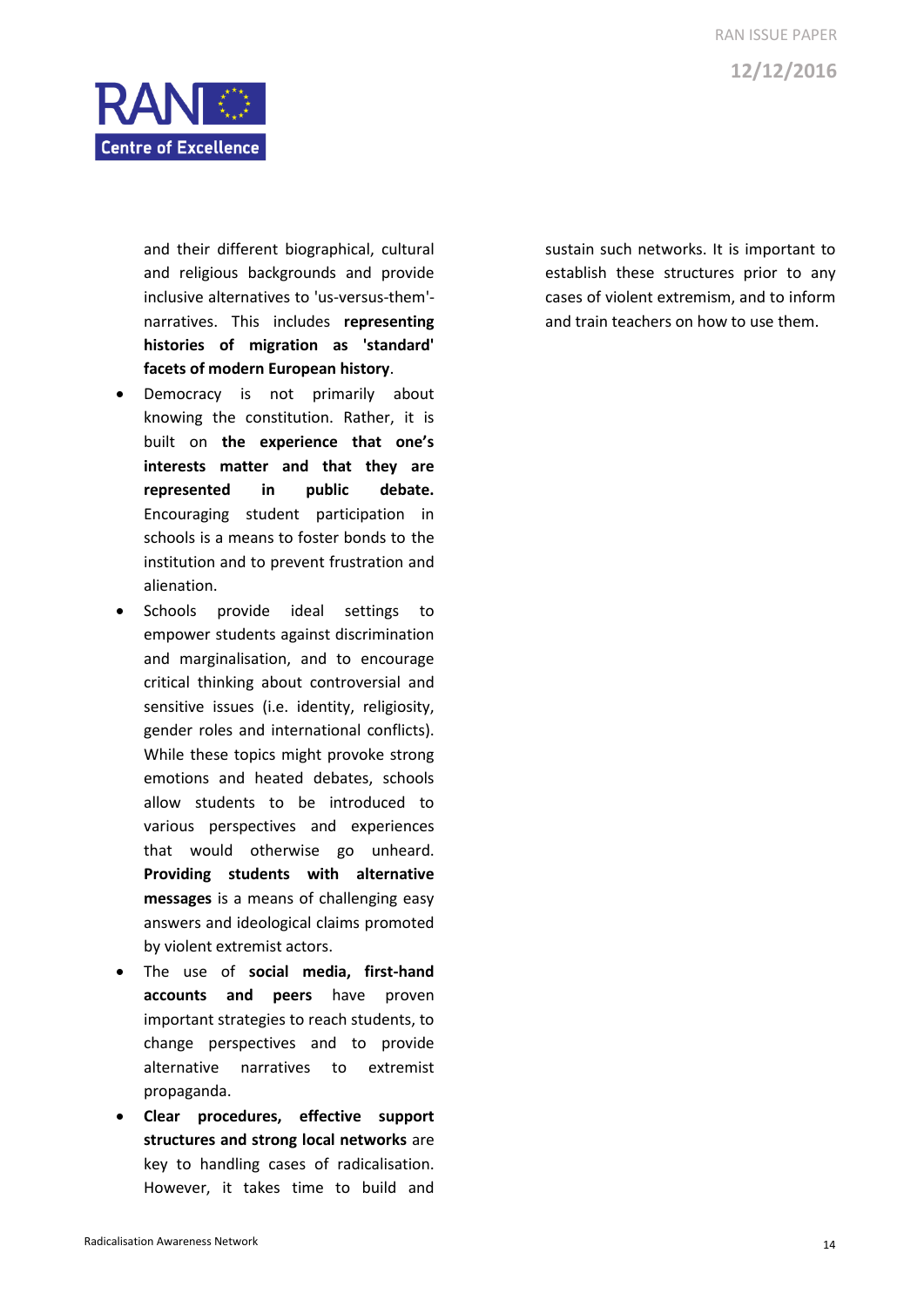

## **Annex**

#### **Selected teaching resources and teachers' guides on radicalisation**

Arktos npo (2014), Bounce up. Train the trainer, Leuven. (available in English, French, Dutch, German; URL: [http://www.bounce-resilience](http://www.bounce-resilience-tools.eu/sites/default/files/content/download/files/bounce_up_-_tool_train_the_trainer.pdf)[tools.eu/sites/default/files/content/download/fil](http://www.bounce-resilience-tools.eu/sites/default/files/content/download/files/bounce_up_-_tool_train_the_trainer.pdf) es/bounce up - tool train the trainer.pdf)

Jamieson, A. & Flint, J. (2015), Radicalisation and Terrorism. A Teacher's Handbook for Addressing Extremism. Ages: 11-14 years, Bedfordshire.

Keen, E. & Georgescu, M. (2014), Bookmarks. A Manual for Combating Hate Speech Online Through Human Rights Education, Council of Europe: Budapest. (available in English and French; URL: [http://www.coe.int/de/web/no](http://www.coe.int/de/web/no-hate-campaign)[hate-campaign\)](http://www.coe.int/de/web/no-hate-campaign)

Schule ohne Rassismus – Schule mit Courage (2016), Lernziel Gleichwertigkeit für die Grundstufe, Berlin.

Sklad, M. & Park, E. (2016), Educating for Safe and Democratic Societies. The Instructor's Handbook for the Civic and Social Competencies for Adolescents UCARE, Middelburg. (available in English and Dutch; URL: [http://www.ucr.nl/academic-](http://www.ucr.nl/academic-program/Research/Terra%20II/Pages/U-CaRe-curriculum.aspx)

[program/Research/Terra%20II/Pages/U-CaRe](http://www.ucr.nl/academic-program/Research/Terra%20II/Pages/U-CaRe-curriculum.aspx)[curriculum.aspx\)](http://www.ucr.nl/academic-program/Research/Terra%20II/Pages/U-CaRe-curriculum.aspx)

TerRA (2014), TerRA Toolkit. Community approach to Radicalisation. Manual for Teachers and Youth Workers, Amsterdam/Madrid. (available in English and Dutch; URL: [http://terratoolkit.eu/wp-](https://docs.google.com/viewer?docex=1&url=http://terratoolkit.eu/wp-content/uploads/2014/09/TERRATOOLKIT_FULL_PRINT_web_27.pdf)

## [content/uploads/2014/09/TERRATOOLKIT\\_FULL\\_](https://docs.google.com/viewer?docex=1&url=http://terratoolkit.eu/wp-content/uploads/2014/09/TERRATOOLKIT_FULL_PRINT_web_27.pdf) [PRINT\\_web\\_27.pdf\)](https://docs.google.com/viewer?docex=1&url=http://terratoolkit.eu/wp-content/uploads/2014/09/TERRATOOLKIT_FULL_PRINT_web_27.pdf)

ufuq.de (2016), Protest, Provocation or Propaganda? Guide to Preventing Salafist Ideologization in Schools and Youth Centres,

Berlin. (available in English and German; URL: [http://www.ufuq.de/Preventing\\_radicalisation.p](http://www.ufuq.de/Preventing_radicalisation.pdf) [df\)](http://www.ufuq.de/Preventing_radicalisation.pdf)

ufuq.de (2016), Was postest Du? Politische Bildung mit jungen Muslim innen online. Hintergründe, Erfahrungen und Empfehlungen für die Praxis in sozialen Netzwerken und Klassenräumen, Berlin. (URL: http://www.ufuq.de/pdf/Was\_postest\_du\_ufuq [Publikation\\_Onlineversion.pdf\)](http://www.ufuq.de/pdf/Was_postest_du_ufuq_Publikation_Onlineversion.pdf)

United Nations Educational, Scientific and Cultural Organisation (2016), A Teachers' Guide on the Prevention of Violent Extremism, Paris. (URL:

[http://unesdoc.unesco.org/images/0024/002446](http://unesdoc.unesco.org/images/0024/002446/244676e.pdf) [/244676e.pdf\)](http://unesdoc.unesco.org/images/0024/002446/244676e.pdf)

#### **RAN publications on education and prevention**

 Radicalisation Awareness Network (2016), RAN Collection. Preventing Radicalisation to Terrorism and Violent Extremism. Approaches and Practices, Amsterdam. (URL: [http://ec.europa.eu/dgs/home](http://ec.europa.eu/dgs/home-affairs/what-we-do/networks/radicalisation_awareness_network/ran-best-practices/docs/ran_collection-approaches_and_practices_en.pdf)[affairs/what-we](http://ec.europa.eu/dgs/home-affairs/what-we-do/networks/radicalisation_awareness_network/ran-best-practices/docs/ran_collection-approaches_and_practices_en.pdf)[do/networks/radicalisation\\_awareness\\_n](http://ec.europa.eu/dgs/home-affairs/what-we-do/networks/radicalisation_awareness_network/ran-best-practices/docs/ran_collection-approaches_and_practices_en.pdf) [etwork/ran-best](http://ec.europa.eu/dgs/home-affairs/what-we-do/networks/radicalisation_awareness_network/ran-best-practices/docs/ran_collection-approaches_and_practices_en.pdf)[practices/docs/ran\\_collection](http://ec.europa.eu/dgs/home-affairs/what-we-do/networks/radicalisation_awareness_network/ran-best-practices/docs/ran_collection-approaches_and_practices_en.pdf)approaches and practices en.pdf)

 Radicalisation Awareness Network & Working Group Prevent (2015), 'Manifesto for Education – Empowering Educators and Schools', Amsterdam. (URL: [http://ec.europa.eu/dgs/home](http://ec.europa.eu/dgs/home-affairs/what-we-do/networks/radicalisation_awareness_network/docs/manifesto-for-education-empowering-educators-and-schools_en.pdf)[affairs/what-we](http://ec.europa.eu/dgs/home-affairs/what-we-do/networks/radicalisation_awareness_network/docs/manifesto-for-education-empowering-educators-and-schools_en.pdf)[do/networks/radicalisation\\_awareness\\_n](http://ec.europa.eu/dgs/home-affairs/what-we-do/networks/radicalisation_awareness_network/docs/manifesto-for-education-empowering-educators-and-schools_en.pdf) [etwork/docs/manifesto-for-education](http://ec.europa.eu/dgs/home-affairs/what-we-do/networks/radicalisation_awareness_network/docs/manifesto-for-education-empowering-educators-and-schools_en.pdf)[empowering-educators-and](http://ec.europa.eu/dgs/home-affairs/what-we-do/networks/radicalisation_awareness_network/docs/manifesto-for-education-empowering-educators-and-schools_en.pdf)[schools\\_en.pdf\)](http://ec.europa.eu/dgs/home-affairs/what-we-do/networks/radicalisation_awareness_network/docs/manifesto-for-education-empowering-educators-and-schools_en.pdf)